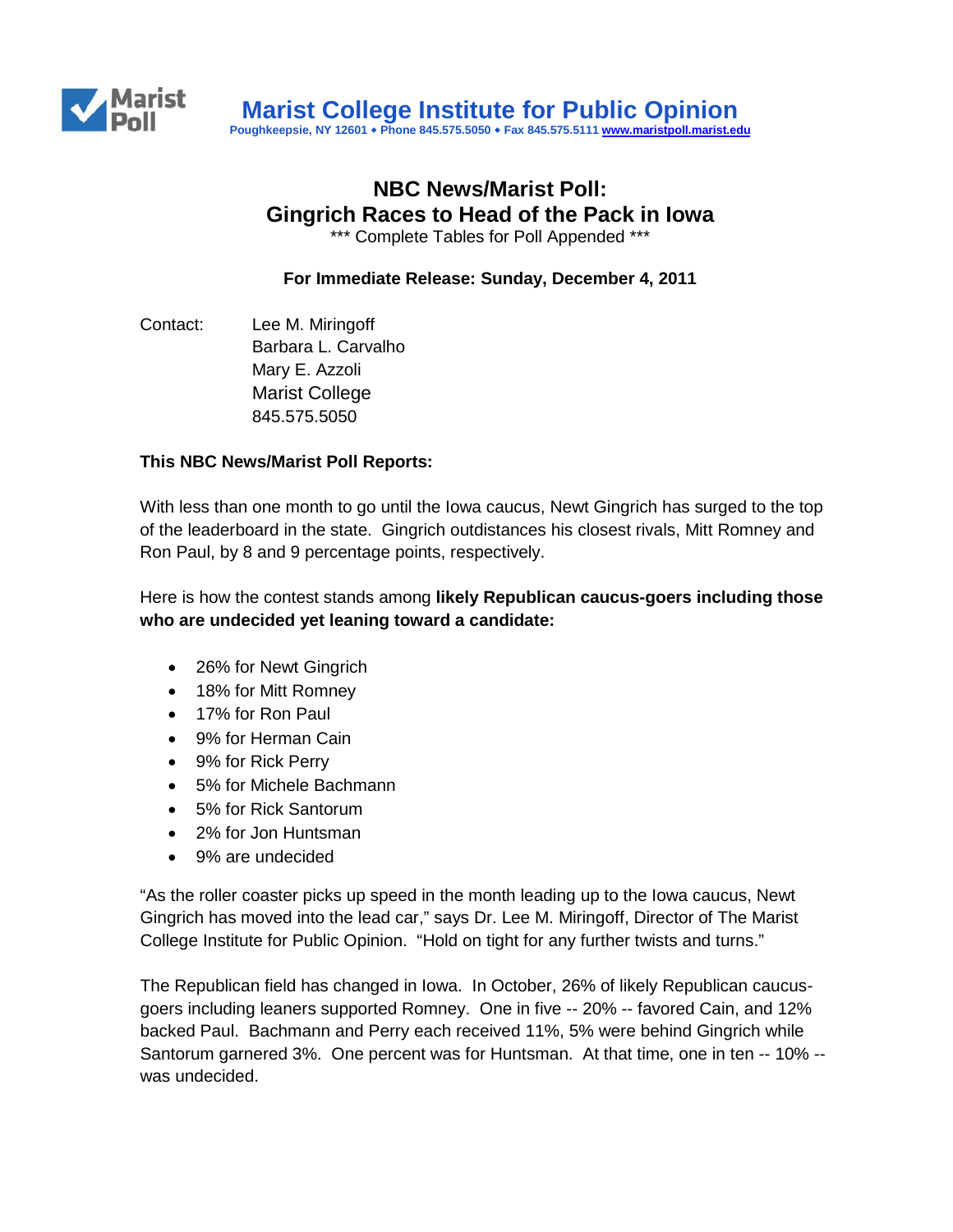If Cain drops out of the race, based upon the second choice of his supporters, the contest among likely Republican caucus-goers including those who are undecided yet leaning toward a candidate is now Gingrich at 28% followed by Paul and Romney with 19%. 10% favor Perry, 7% support Bachmann, 6% back Santorum, and 2% are for Huntsman. Nine percent remain undecided.

Among the larger pool of **potential Republican caucus-goers** including those who are undecided yet leaning toward a candidate, Gingrich has a 7 percentage point lead over Romney. 25% favor Gingrich, 18% are for Romney, and 16% back Paul. Perry and Cain each receive the support of 9% of these potential participants. Five percent rally for Bachmann while Santorum has the backing of 4%. Two percent are for Huntsman, and 11% are undecided.

# **Key points:**

- Gingrich leads Romney, 34% to 20%, among likely Republican caucus-goers who are just **conservative** including those who are undecided yet leaning toward a candidate. Among those who are **very conservative**, it's Gingrich 29% to 10% for Romney. Looking at those who **support the Tea Party**, 32% support Gingrich, 11% support Romney, and 16% support Paul.
- Among caucus-goers who are **Tea Party supporters, conservative, and Evangelical Christians**, Gingrich receives 35% compared with 11% for Romney. Cain receives 14%, Paul garners 12%, and Santorum takes 10% among these voters.

## **Four in Ten Strongly Support Choice of Candidate**

40% of likely Republican caucus-goers say they strongly support their choice of candidate while the same proportion -- 40% -- somewhat support their pick. However, nearly one in five -- 19% -- might change their mind, and 1% is unsure.

When NBC News/Marist last reported this question in October, 41% reported they strongly supported their choice of candidate, 36% were somewhat committed to their pick, and 20% said they might cast their ballot for someone else. Three percent, at the time, were unsure.

## **Key points:**

• A majority of **likely Republican caucus-goers who back Paul** -- 53% -- are strongly committed to their candidate. 43% of those who favor **Gingrich** and 38% who are behind **Romney** express the same level of support for their pick.

## **Gingrich, Romney Top List as Second Best**

Nearly one in five likely Republican caucus-goers -- 19% -- report Gingrich is their second choice for the nomination while 17% select Romney. Bachmann garners 12% while Cain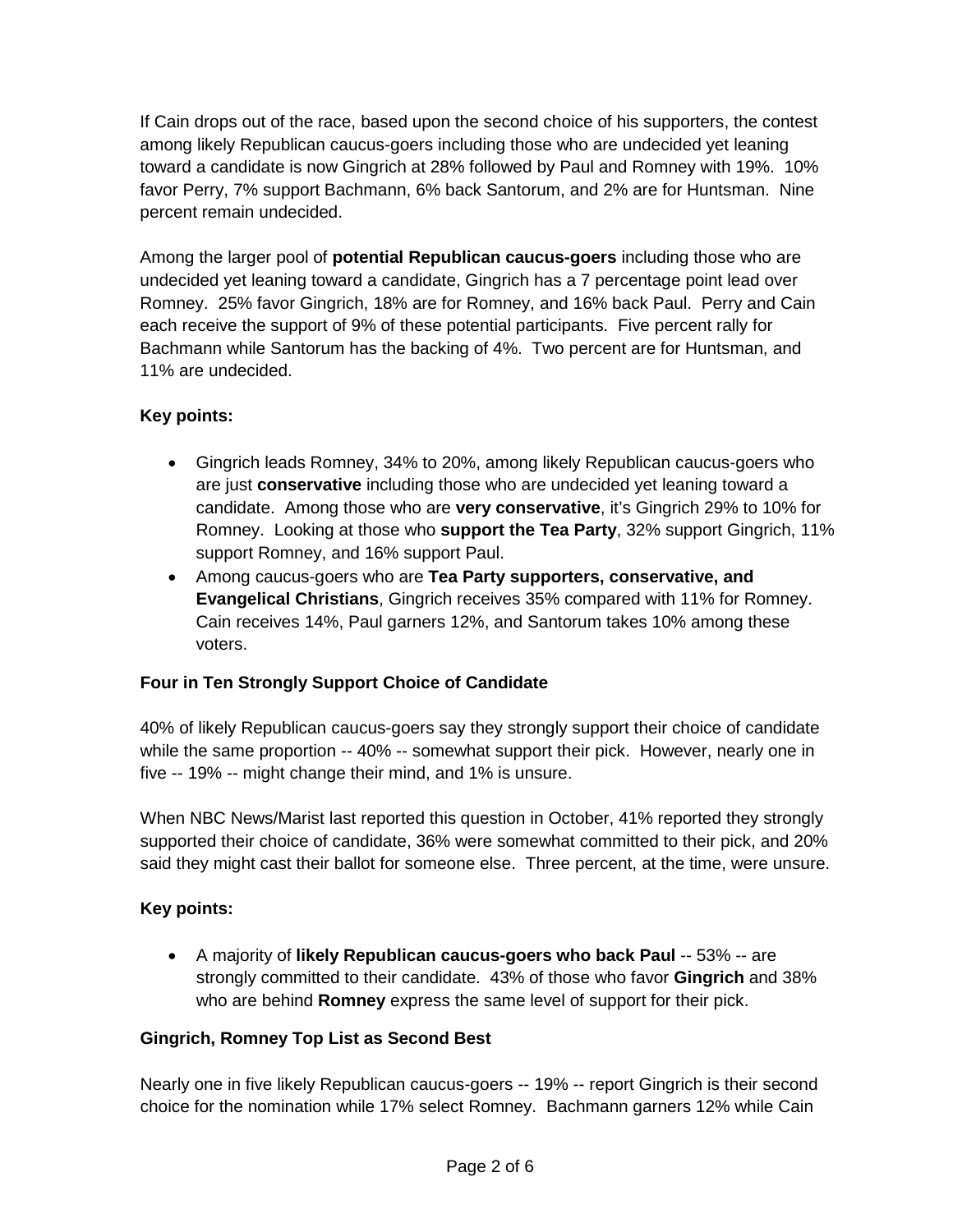and Perry each receive 11%. Paul is perceived to be the next best choice by 10% while 8% have the same perception about Santorum. Three percent say Jon Huntsman is their second choice for the Republican presidential nomination, and 9% are undecided.

# **Key points:**

• Nearly three in ten **likely Republican caucus-goers who support Gingrich** -- 29% -- say Romney is their second choice for the nomination while 43% of **Romney's backers** report Gingrich places second in their minds.

## **Gingrich Viewed as Acceptable Candidate by Majority, Romney Falls Short**

Gingrich is the only candidate in the GOP field who is considered by a majority of likely Republican caucus-goers to be a good fit for the Republican nomination. 54% of likely Republican caucus-goers think Gingrich is an acceptable candidate. An additional 27% say he is acceptable but with reservations, and 16% believe he is an unacceptable choice. Four percent are unsure.

Romney, however, faces a challenge among likely Republican caucus-goers. Fewer than half -- 46% -- think Romney fits the bill while 28% say he will do, but they have reservations about him. Almost one in four -- 24% -- believes he is not an acceptable choice for the top of the GOP ticket, and 3% are unsure.

When it comes to Paul, 38% report he would be a good fit, and 34% agree but with some concerns. 26% say he is an unacceptable nominee, and 3% are unsure.

## **Controversial Campaign Issues**

When it comes to positions on key issues, just what are caucus-goers willing to accept in a candidate? 87% of likely Republican caucus-goers believe it is unacceptable for a nominee **to tolerate Iran building a nuclear weapon**. Eight percent say it is acceptable, and 5% are unsure.

More than eight in ten likely Republican caucus-goers -- 81% -- think it is not acceptable **to allow illegal immigrants to obtain in-state tuition.** 14% believe it is, and 6% are unsure.

Many likely Republican caucus-goers -- 63% -- find it unacceptable for a GOP nominee **to support an individual mandate for health care insurance** while more than one in four -- 28% -- do not take issue with that stance. Nine percent are unsure.

A majority of likely Republican caucus-goers -- 56% -- report it is unacceptable for a nominee **to have earned millions of dollars advising Freddie Mac**. About one-third -- 33% -- find it to be acceptable in a nominee, and 10% are unsure.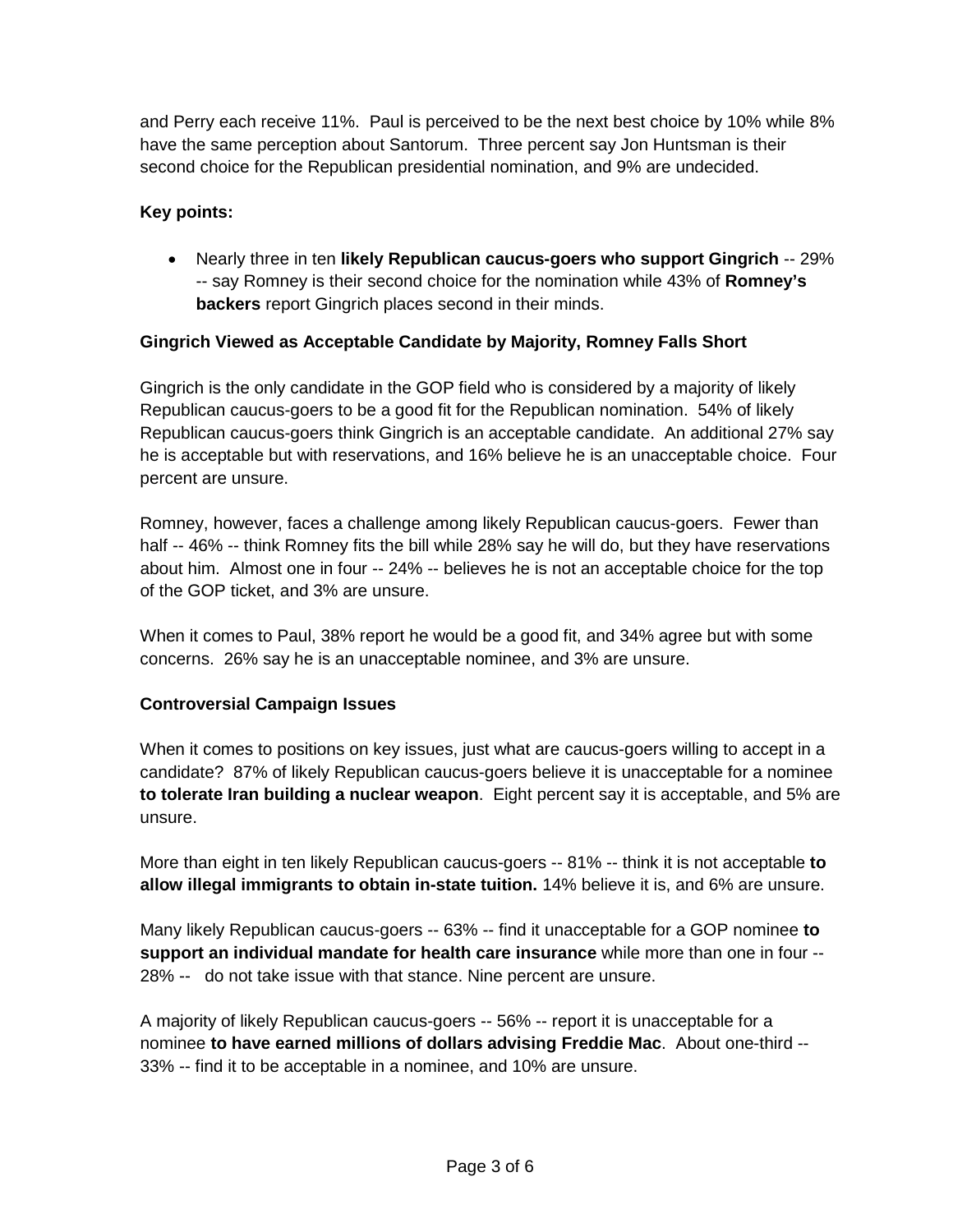A majority of likely Republican caucus-goers -- 54% -- also find it problematic for a nominee to have been **accused of sexual harassment**. Nearly four in ten -- 38% -- do not think this is problematic, and 8% are unsure.

Likely caucus-goers divide about whether or not it is acceptable for a candidate **to support limited amnesty for some illegal immigrants**. 47% say it is unacceptable while 46% believe it is acceptable. Seven percent are unsure.

## **Issues and Values Top List of Participants' Priorities**

More than three in ten likely Republican caucus-goers -- 31% -- want a candidate who is closest to them on the issues while 29% say a candidate who shares their values is key. Electability is the most important factor for 21% of likely Republican caucus-goers while 16% would like a candidate who has the experience to govern. Two percent are unsure.

In NBC News/Marist's October survey, 30% said a candidate who shares their values was most important. A similar proportion -- 29% -- reported someone who had the same positions on the issues was their priority while one in five -- 20% -- wanted a candidate who could defeat President Obama in the general election. Experience, at that time, was the key factor for 17%, and 4% were unsure.

## **Key points:**

- Gingrich leads among likely Republican caucus-goers including those who are undecided yet leaning toward a candidate who believe **experience** is the most important quality in a candidate. 36% of these caucus-goers support Gingrich compared with 26% who back Romney.
- Gingrich -- 38% -- also has the advantage among likely Republican caucus-goers who think **electability** is the key while Romney receives the support of 25% of these participants.
- Among those who think **shared values** is the priority, there is little consensus. 17% throw their support behind Paul, and the same proportion -- 17% -- support Gingrich. Romney and Cain each garner 12%.
- Paul -- 25% -- and Gingrich -- 22% -- vie for the lead among those who think a **candidate's position on the issues** is most important. This compares with Romney who receives 14%.

## **Romney Out of Step with Iowa GOP Ideology**

Romney does not match up well ideologically with Iowa's likely Republican caucus-goers. A majority of likely caucus participants -- 53% -- perceive Romney to be a moderate while nearly one in five -- 18% -- thinks he is a liberal. Just 19% report he is a conservative, and 10% are unsure. However, 68% of likely Republican caucus-goers describe themselves as either conservative or very conservative.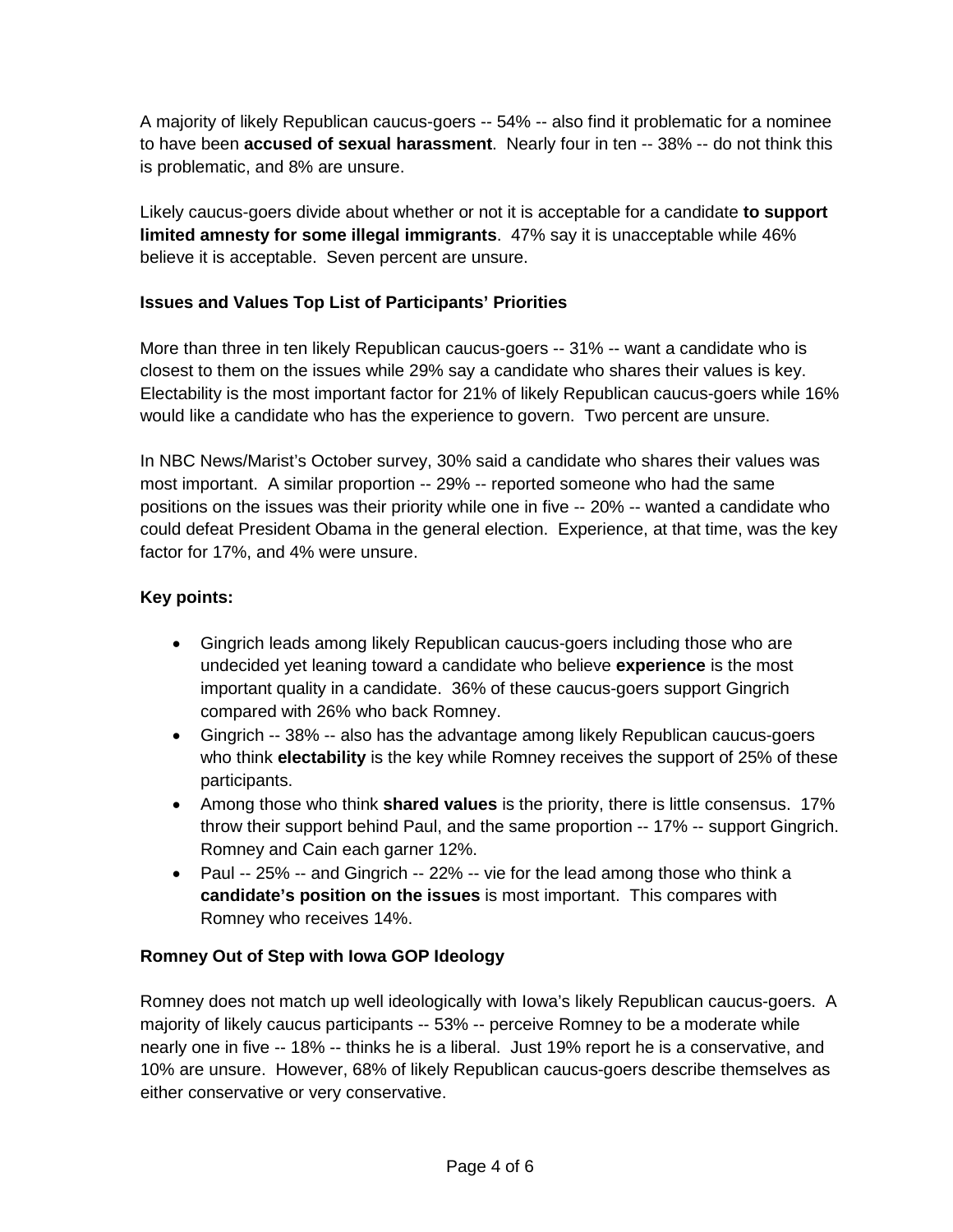# **Mormons are Christians, Says Majority**

A majority of likely Republican caucus-goers -- 55% -- say a Mormon is a Christian while 45% report a Mormon is not, or they are unsure about it.

#### **Key points:**

• While **Romney receives the support of 23% of likely caucus-goers** who say a Mormon is a Christian, he garners just 12% among likely caucus participants who do not share this view about his faith or are unsure.

#### **"The Donald" Has Little Pull among Likely Republican Iowa Caucus-Goers**

A plurality of likely Republican caucus-goers -- 44% -- says a Trump endorsement would not affect their vote while 32% say such a backing would make them less likely to vote for a candidate. About one in five -- 21% -- report it would make them more likely to vote for that candidate, and 3% are unsure.

#### **Politics or Pigskin?**

But, does it all matter? The BCS Allstate Sugar Bowl will be held on the night of the Iowa caucus. So, how many likely Republican caucus-goers could be glued to their televisions rather than attending the caucus? Just less than half of likely Republican caucus-goers -- 48% -- say they watch either a great deal or a good amount of college football while a majority -- 52% -- reports they are not avid fans.

#### **Key points:**

- **Gingrich's supporters** are more likely to be college football fans than those who **back Romney** or **Paul**. Gingrich receives the support of 30% of avid college football fans who are likely to attend the GOP caucus compared with 19% for Romney and 16% for Paul.
- **Among likely Republican caucus-goers who are not avid college football fans,** the race tightens. Gingrich receives 23% of the vote to 18% for Paul and 16% for Romney.

## **Obama Ties Paul…Leads Rest of GOP Field, But Only Has Majority against Bachmann**

In hypothetical contests with potential Republican challengers, President Barack Obama bests his competition with one exception.

Against **Paul**, 42% of registered voters in Iowa support Obama while the same proportion -- 42% -- backs Paul. A notable 16% are undecided. Paul attracts 15% of Iowa's Democrats and leads President Obama 42% to 35% among independent voters. Paul also has a 14